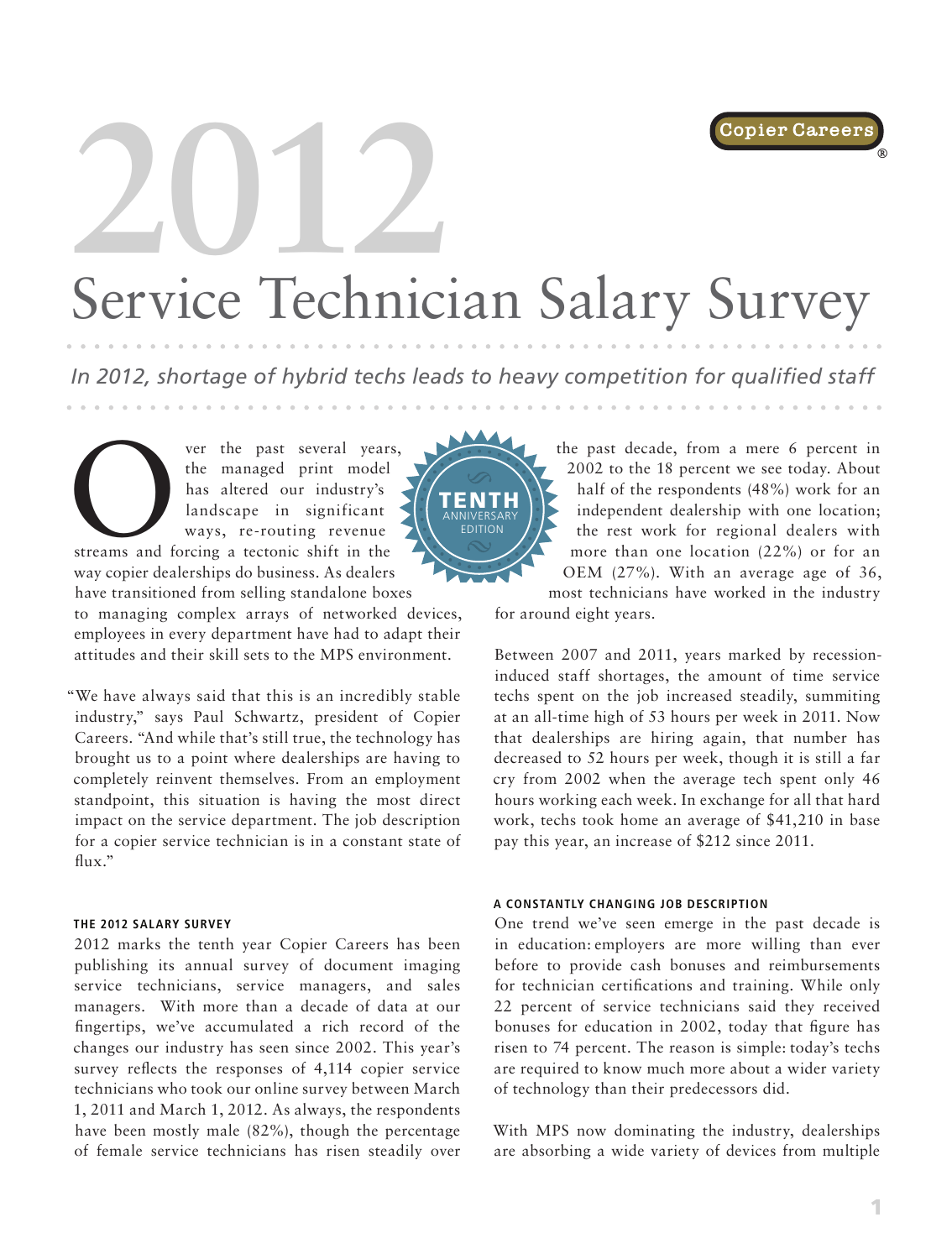## *The job description for a copier service technician is in a constant state of flux.*

manufacturers into their managed networks, and techs are expected to service them all and ensure seamless integration into the network. As Schwartz says, "MPS has completely changed the job description of a service technician. A few years ago, all that really mattered to most employers was whether a tech was OEM certified. Now, although OEM certification is still important, network certification carries equal or greater weight. The machines are worthless if they aren't integrated into the network."

#### **TRADITIONAL TECHS LOSING OUT**

For traditional break/fix technicians, the transition to MPS has not been easy, and the people who haven't managed to keep their skill sets up to date are finding themselves unable to compete in today's job market. Instead, they're losing out to "hybrid" technicians who augment solid repair skills with network savvy and a willingness to work on any machine that enters the network. While up to this point many employers have shown some lenience toward traditional techs, the mandate is becoming clearer by the day: move forward or be left behind.

"Techs have to get used to working on any machine, and that includes printers and other peripherals," says Schwartz. "It's no longer an option to wait around for the IT guy to show up and solve your network problems—you have to be the IT guy."

#### **HYBRID TECH SUPPLY CAN'T KEEP UP WITH DEMAND**

One lasting consequence of the recession has been that only a small number of new technicians have entered the copier industry over the past five years. In normal economic times, new technicians come up through

the system in predictable numbers, but the system was essentially shut down between 2008 and 2010 when dealerships were unable to take on extra staff. Because this period coincided with the rise of MPS and the demand for network certification in our industry, the number of appropriately-trained hybrid technicians is now in extremely limited supply. The result is a high nationwide vacancy rate for technicians and an extremely competitive hiring environment for employers—for the first time in years, we're seeing bidding wars take place as dealerships struggle to staff their service departments with MPS-ready techs.

According to Schwartz, the only solution is time and training. "Right now, we simply need more people to come up through the technician ranks. Because demand is so high and supply is so low, we're going to see dealerships bringing in new people from outside the industry and investing the time and the money to train them in. There is no other way to deal with this shortage."

#### **A BRIGHT FUTURE**

Though the shortage of hybrid technicians is causing financial and operational pain for many dealerships, it's great for the technicians themselves. Current techs with the necessary skill sets are in unbelievably high demand, and new techs entering the industry are poised to take advantage of excellent on-the-job training at a time when the career has never been more challenging or more rewarding. "This is the biggest change I've seen in the industry since Copier Careers was founded 25 years ago," says Schwartz. "Thanks to MPS, the career path of a service technician is changing at light speed. For the people who can keep up with the changes, it's going to be a very exciting ride." –CC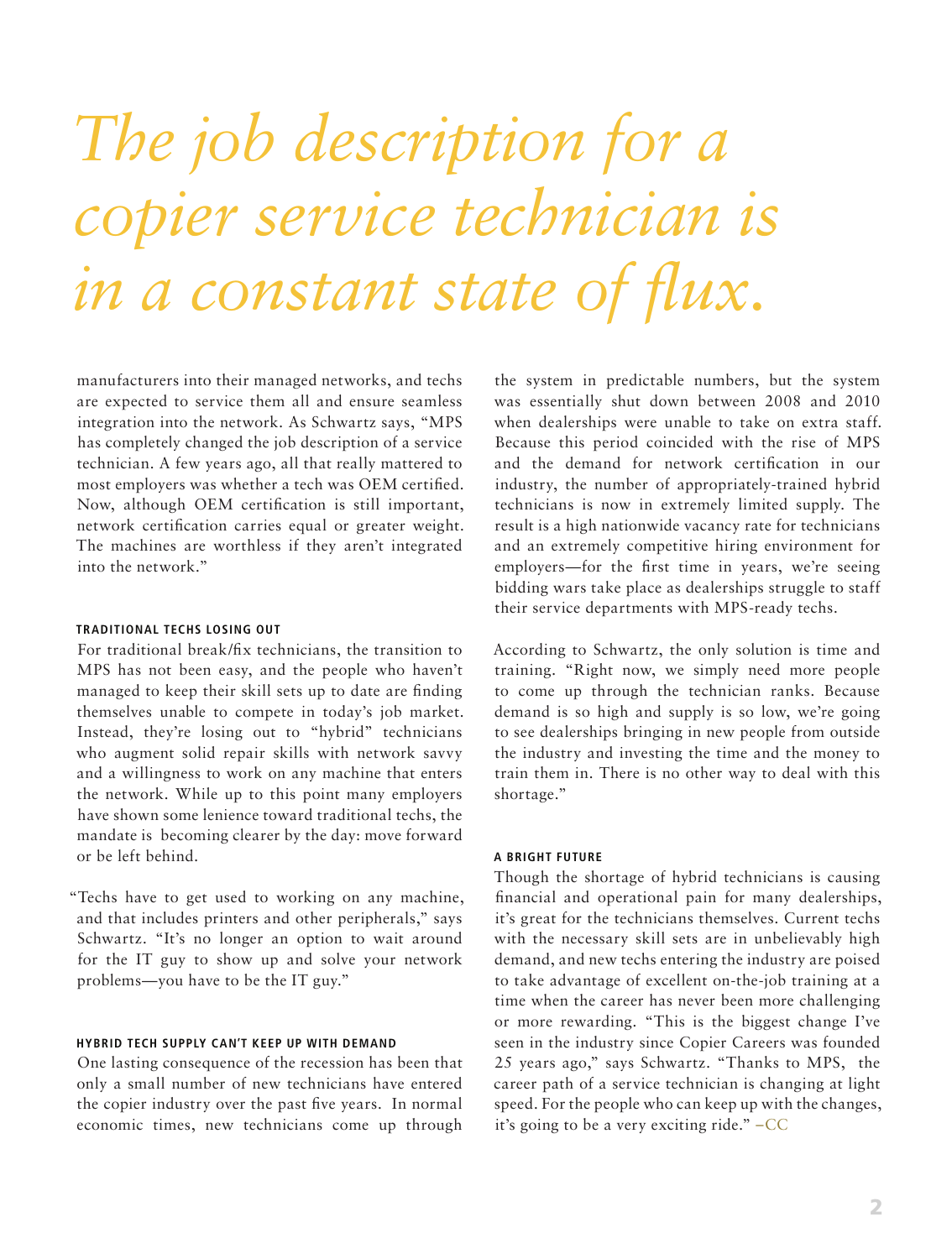4,114 service technicians participated in the 2012 salary survey. The average technician is  $36$  years old, has worked in the industry for  $8$  years, and has been with his or her current employer for  $\bigcap$  years.



of female service technicians working in the document imaging industry has increased from **6** percent to **18** percent.

**19** percent of respondents say they supervise between one and ten employees. The rest have no supervisory responsibilities.

## **RESPONSIBILITY LEVEL**



House technician (1%) Field service tech (65%) Senior lead tech (34%)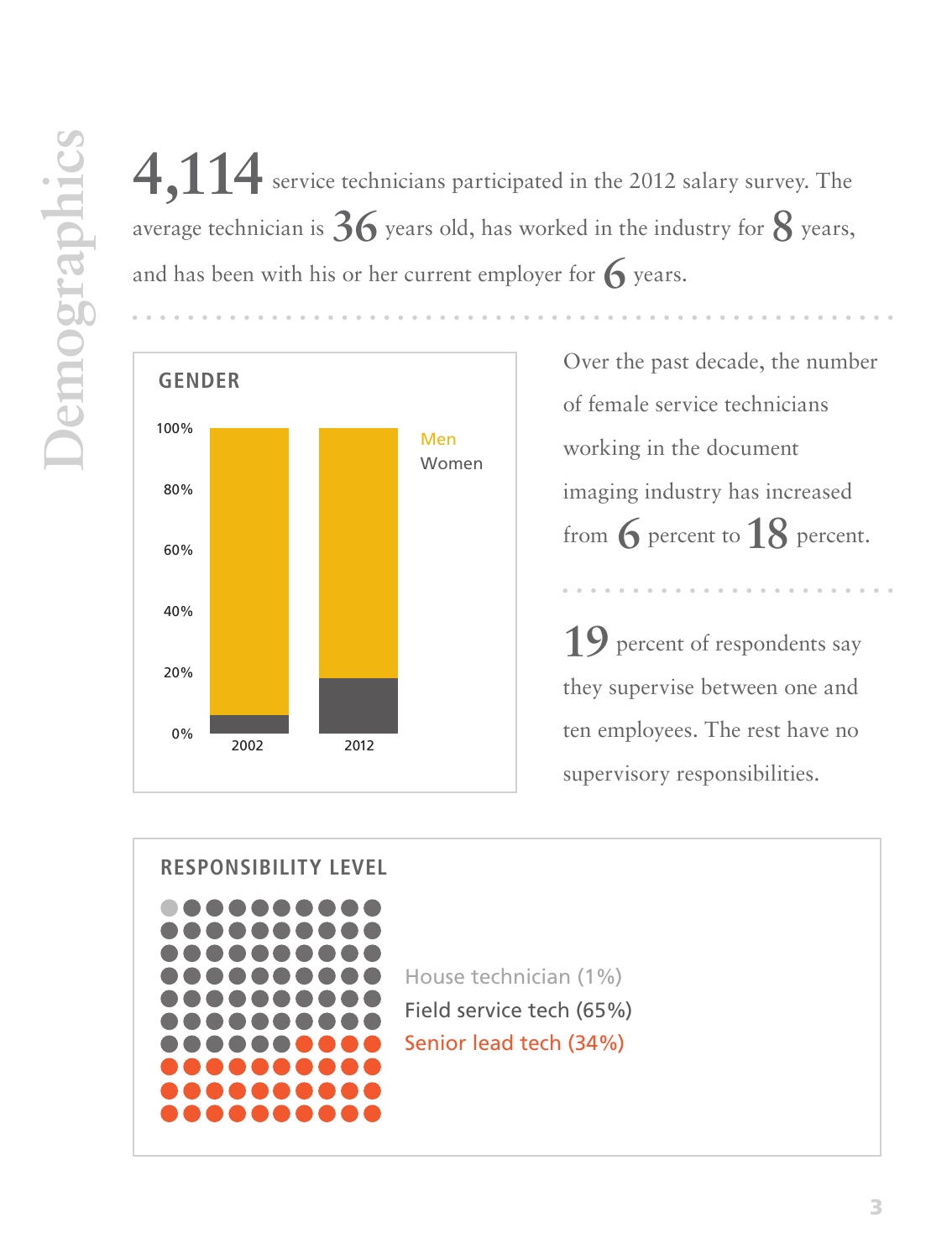## **WHO DO YOU WORK FOR?**



Indie dealer with one location (48%) OEM (27%) Regional dealer (22%) Other sales or service organization (3%)

## **HOW MANY EMPLOYEES DOES YOUR COMPANY HAVE?**

| 24 or fewer   | 14% |
|---------------|-----|
| $25 - 50$     | 25% |
| $51 - 100$    | 20% |
| $101 - 500$   | 21% |
| $501 - 1,000$ | 7%  |
| 1,001-5,000   | 9%  |
| 5,001-10,000  | 4%  |

**70** percent of survey respondents work for either an independent dealership with one location or a regional dealership with multiple locations. **27** percent work for an OEM.

An overwhelming **73** percent of the technicians who participated in the survey say their companies do a poor or totally unsatisfactory job attracting new employees. Once people get hired, however, the outlook is brighter: **66** percent say their employers do a fair, good, or very good job retaining employees.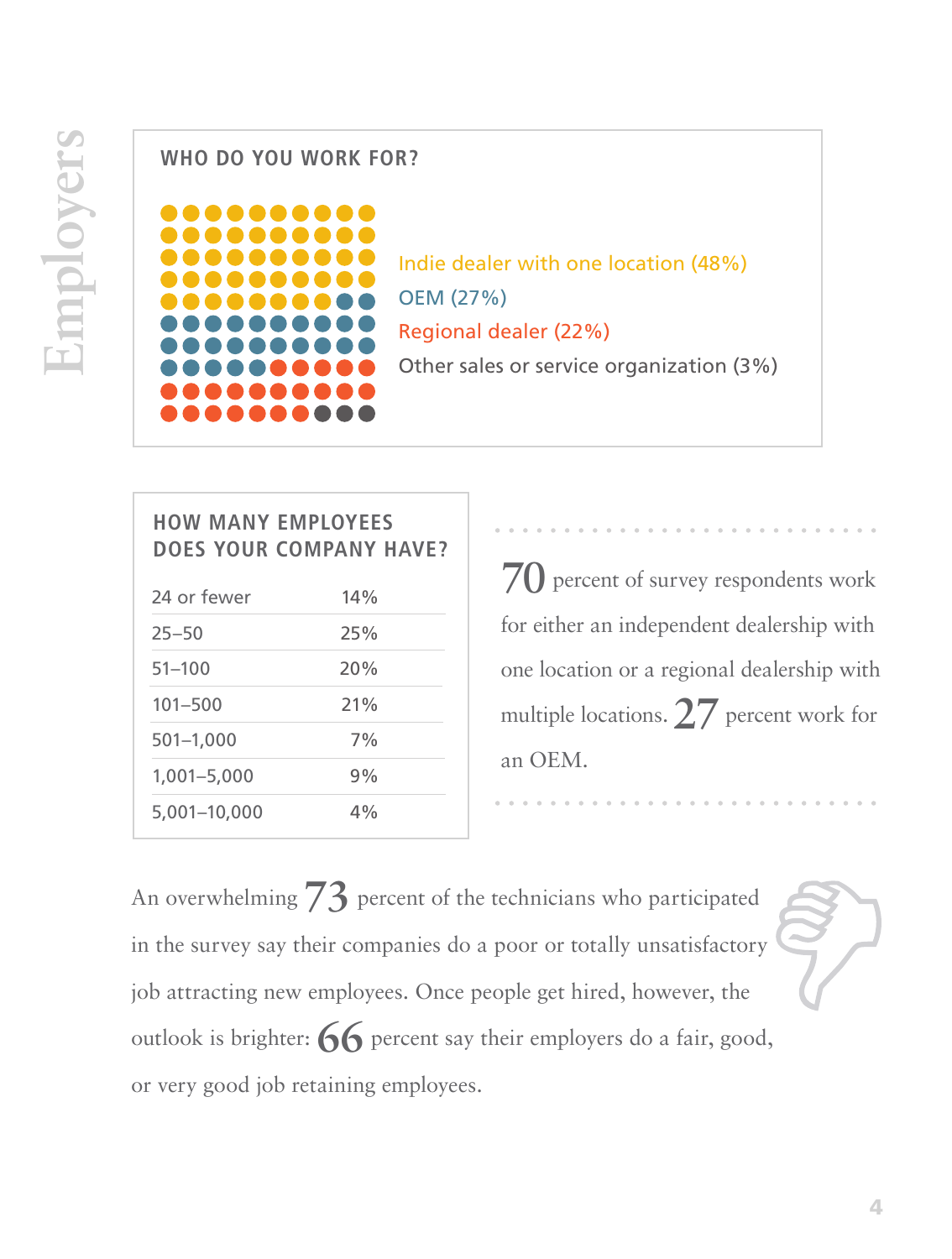*"MPS has completely changed the job description of a service technician. A few years ago, all that really mattered to most employers was whether a tech was OEM certified. Now, although OEM certification is still important, network certification carries equal or greater weight. The machines are worthless if they aren't integrated into the network."*



## **WHAT IS YOUR HIGHEST LEVEL OF EDUCATION?**

| HS diploma          | 55% |
|---------------------|-----|
| Some college        | 13% |
| <b>OEM</b> training | 22% |
| Tech/trade school   | 10% |

Over the past decade, the percentage of OEM-trained techs who've taken our survey has hovered close to the current year's number, **22** percent.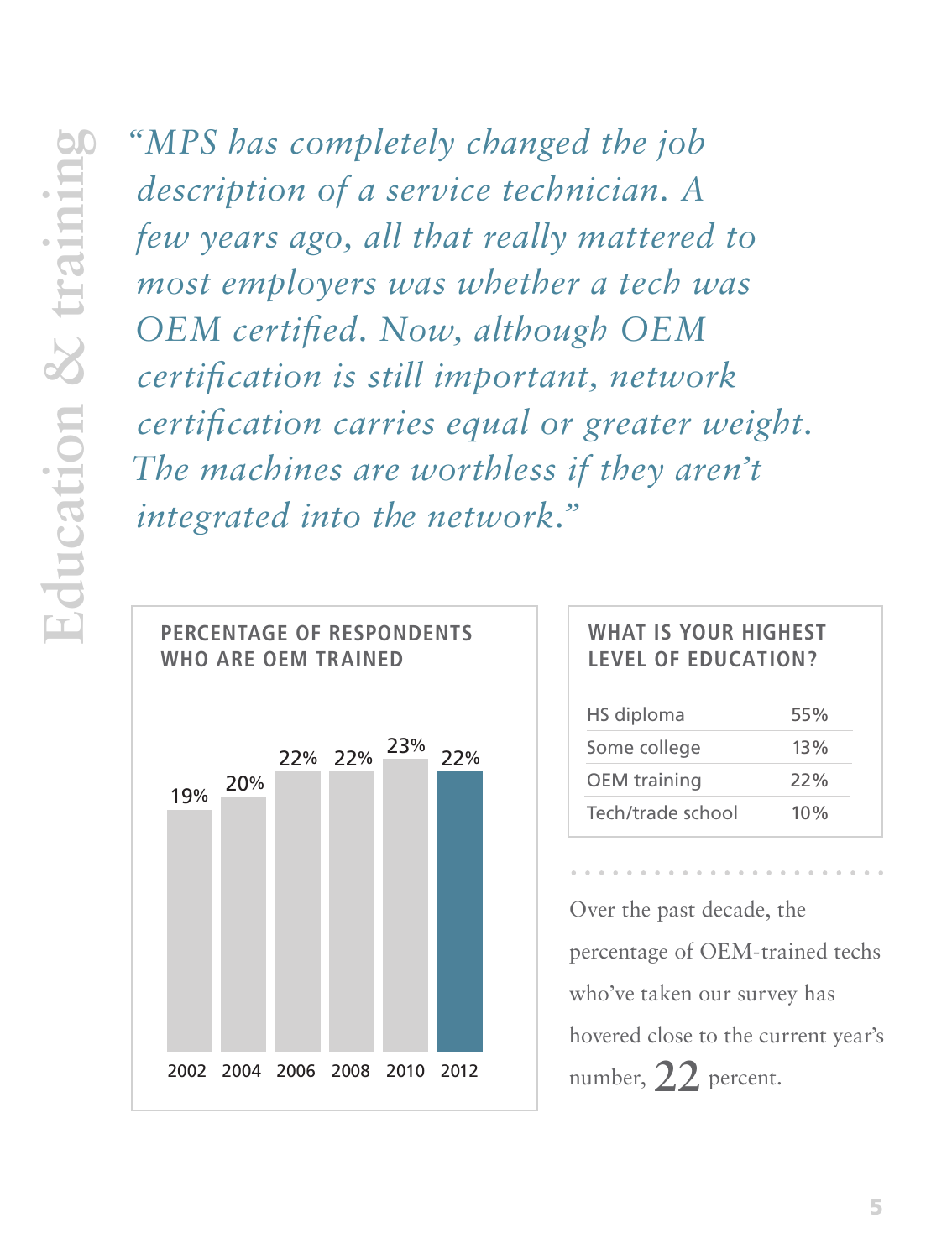

The average copier service technician took home a base salary of **\$41,210** this year, with hybrid techs and other specialists

often commanding more.

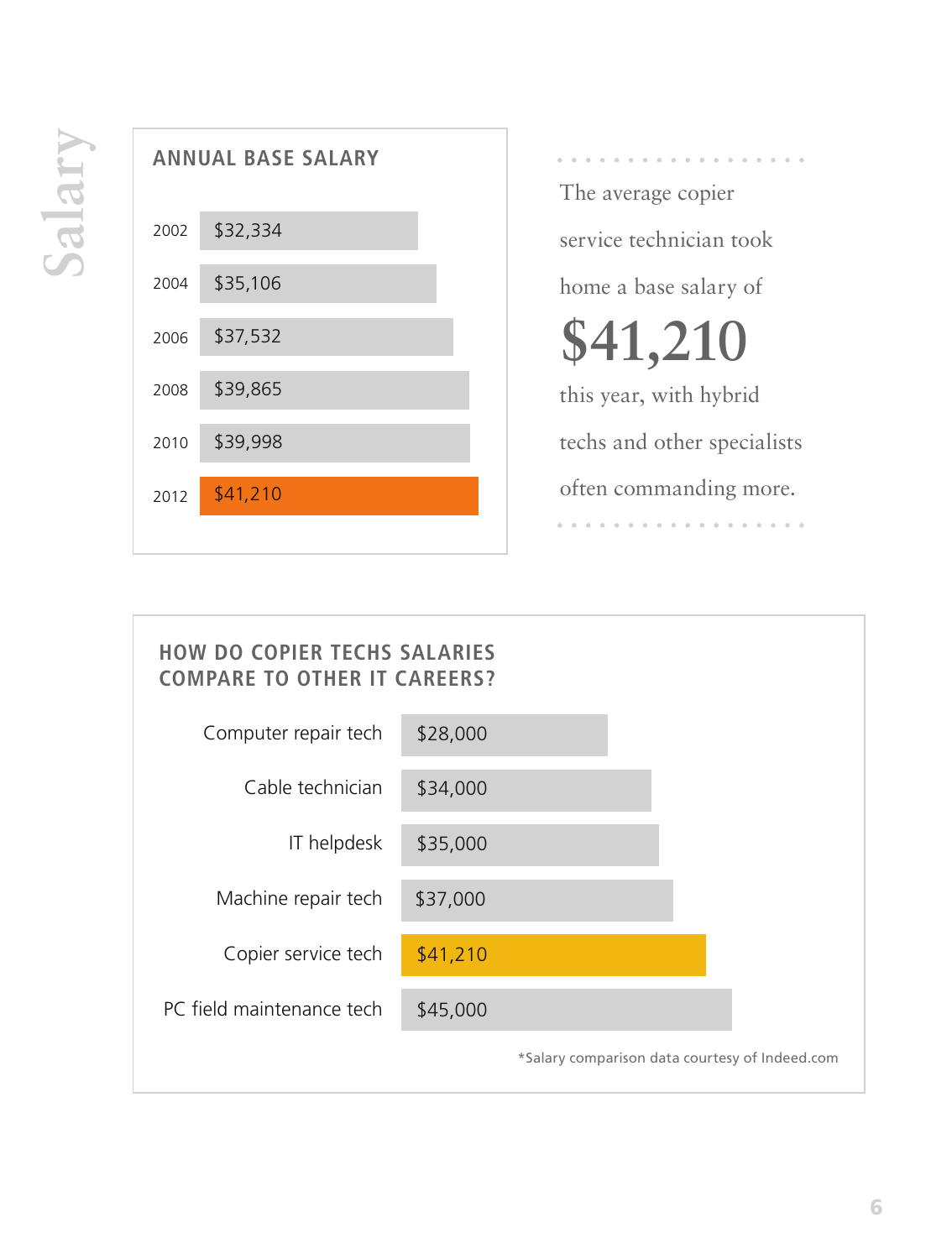



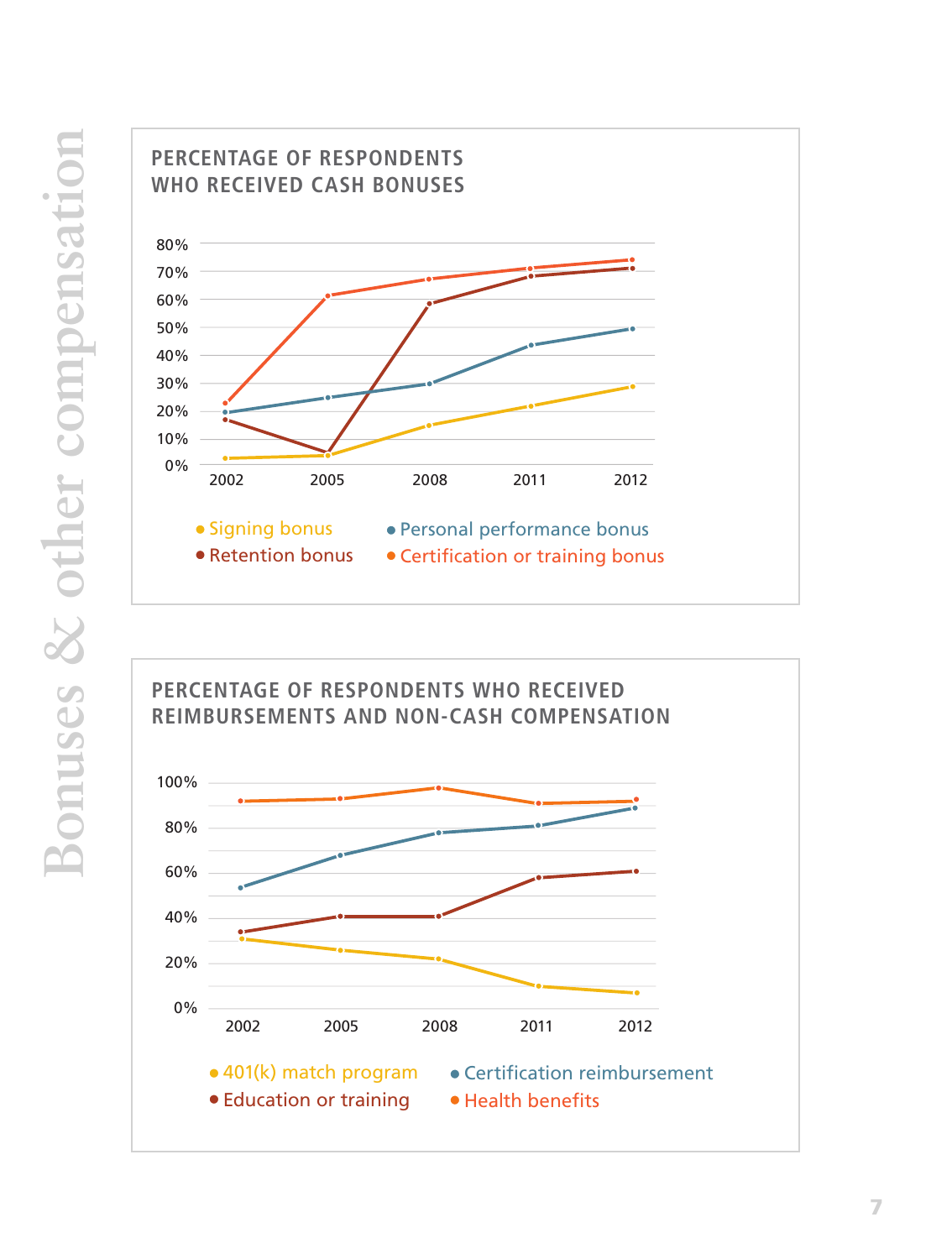Although the majority of service technicians say they're either satisfied or very satisfied with their compensation, fewer then **30** percent say they're satisfied with their jobs in general.







Over the past decade, the number of hours technicians spend on the job has risen steadily, from **46** hours in 2002 to **52** hours today. Until the supply of hybrid techs can catch up with demand, these long hours are likely to continue.